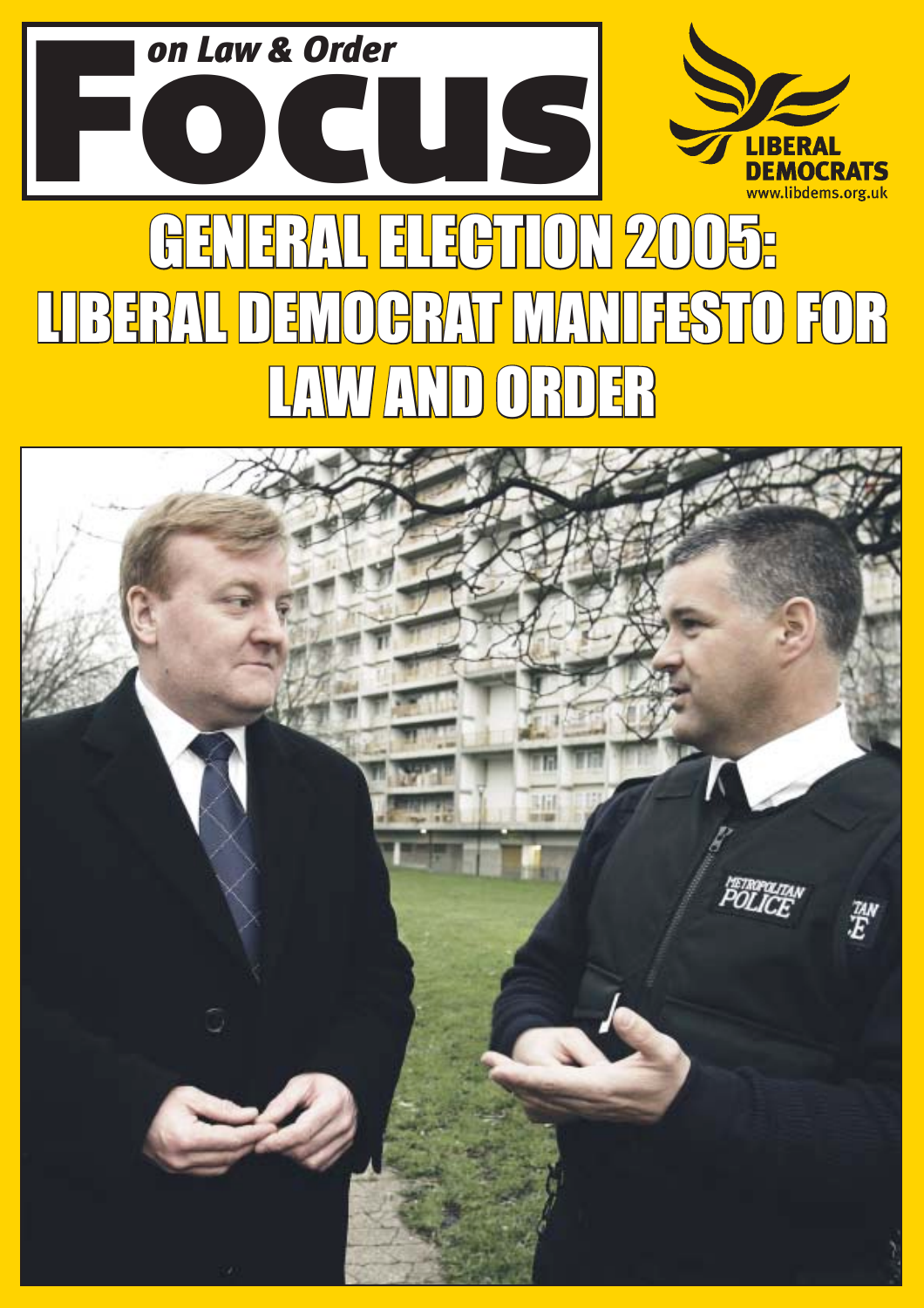*Charles Kennedy MP Liberal Democrats 4 Cowley Street London SW1P 3NB* **020 7222 7999** *www.libdems.org.uk*

Since Labour took power we have had 29 Government bills, hundreds of initiatives, and<br>thousands of targets all designed to make good on Tony Blair's famous sound bit.<br>And yot the causes of crime." thousands of targets all designed to make good on Tony Blair's famous sound bite: *i*Tough on<br>crime, tough on the causes of crime."

And yet the reality is that the Government has been tough on rhetoric, but weak on solutions. Crime and public disorder are sources of misery and real concern to far too many people trying<br>to live a normal life in Britain today. The British Crime Survey estimates that around specifying<br>Crimes are being committed a

to live a normal life in Britain today. The British Crime Survey estimates that around 13 million Our prison population is at record levels and has grown by 20% since 1997. And when crimes are being committed a year. The true figure is probably much higher.

offenders have served their sentence and are released into the community, 59% are<br>reconvicted within 2 years, with a depressing 73% reconviction rate for 18-21 year old<br>It is time for a new approach. The real, effective so reconvicted within 2 years, with a depressing 73% reconviction rate for 18-21 year olds.

It is time for a new approach. The real, effective solutions rate for 18-21 year olds.<br>Solutions – punishment and rehabilitation.<br>First we must deter and catch ... First we must deter and catch more criminals, and make our streets safer.

Liberal Democrats will put 10,000 more police on the beat, over and above the government's plans. We would cut the time police police on the beat, over and above the government's<br>them with the latest technology so they can spend in the station doing paperwork and equip<br>deterring crime.<br>lecond we them with the latest technology so they can spend more time in the community, patrolling and deterring crime. Second we must make sure that action to tackle anti-social behaviour is effective.

Currently Anti-Social Behaviour Orders have a 44% failure rate. That's much too high. Unless there is a strategy for changing the behaviour of offenders, we either push the problem behind closed doors, or shunt it from one community to another. That's much too high. Unless<br>propose Acceptable Behaviour Contracts with action to another. That's why Liberal Democrats<br>problems. propose Acceptable Behaviour Contracts with action to tackle the underlying causes of problems.

Third we must make sure prison really does work.

As a punishment, prison is necessary. But when offenders just come out and commit more crime, the system as a whole has failed. It makes no sense letting prisoners sit around in their cells all day, when three out of four are functionally illiterate and so have little chance of tens an day, when three out of four are functionally interace and so have intire charite of finding legitimate work on their release. Prisoners will be subject to a tough working day, with education and training a top priority so they learn the skills to get a legitimate job.

Fourth we must make sure that there is payback to victims and communities.

Where prison is not appropriate, offenders should be expected to make amends to the people and communities they have harmed. This means tougher, more communities.<br>
Service for non-violent offenders, with local communities are constructive community<br>
Which offenders carry out.<br>
These service for non-violent offenders, with local communities given a voice in choosing the tasks

These and other proposals are set out in this manifesto – effective, realistic and practical<br>solutions to the complex issues of crime and punishment with a long-term strategy to bri<br>powerless victime solutions to the complex issues of crime and punishment with a long-term strategy to bring<br>local communities into the process so that people can be part of the solution and practical<br>powerless victims. local communities into the process so that people can be part of the solution rather than<br>powerless victims.<br>Colorles ((enror)

*This document contains Federal Liberal Democrat policy, except in areas where policy of the Scottish and Welsh Liberal Democrats applies. A full costing document will be published at the same time as the General Election Manifesto.*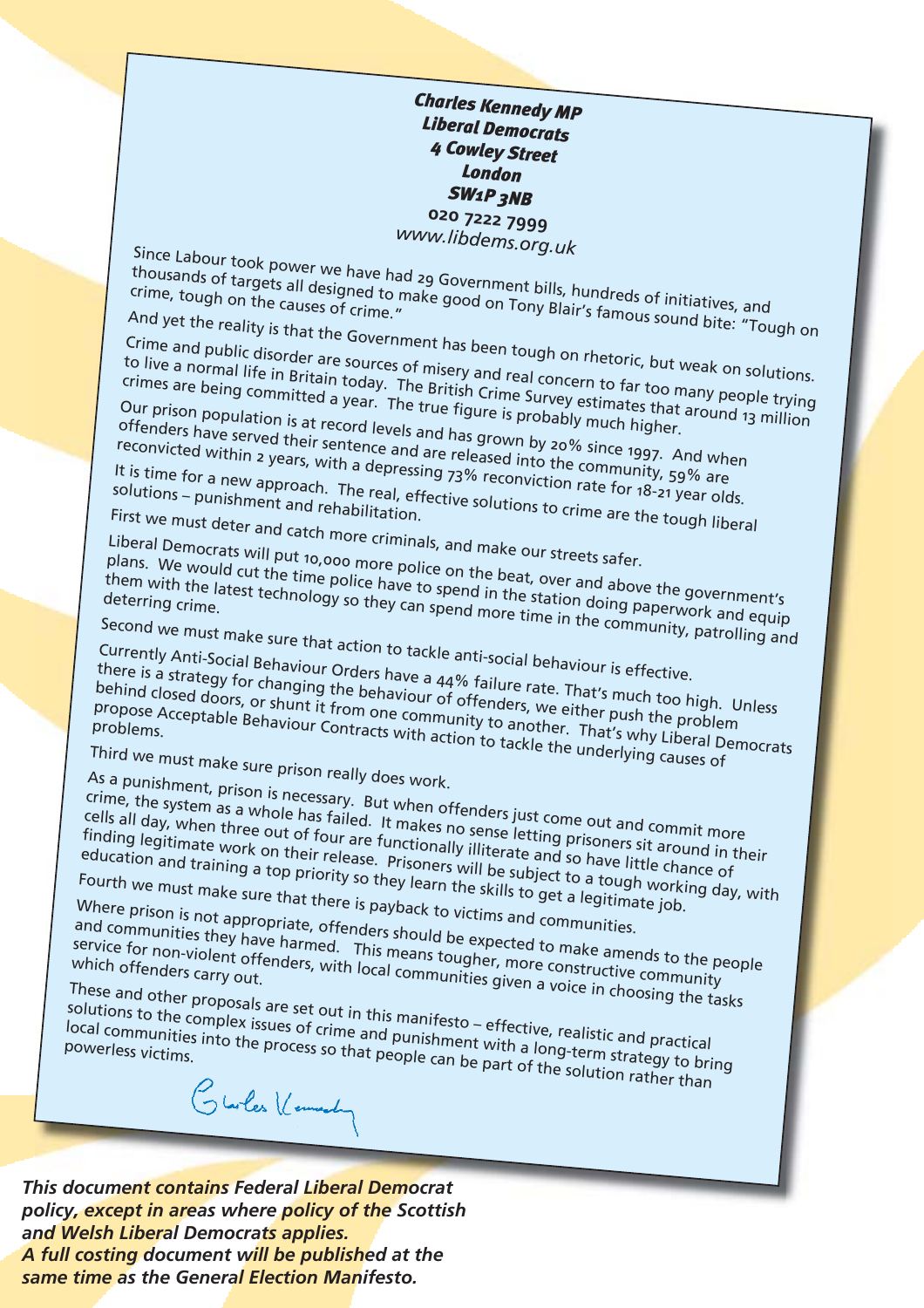### *Top 5 Liberal Democrat policies to reduce crime*

 $\bullet$  **10,000 more police on the streets – cutting crime and the fear of crime.** By getting rid of Labourís expensive, illiberal and ineffective ID card scheme, we can pay for 10,000 police on top of Labour's plans, in addition to completing existing plans for an extra 20,000 community support officers to back them up.

POLICE

● Get tough on anti-social behaviour. We will tackle excessive drinking by cracking down on licensees who serve people when clearly drunk or underage. We will require big late night venues contribute to the cost of extra late night policing. Unacceptable noise and offensive behaviour will be tackled with Acceptable Behaviour Contracts agreed between the individual, their family, the police and the local authority.

● **Give prisoners skills for work not crime.** Prisoners would be subject to a tough working day, with increased resources for education and training a top priority so they learn the skills to get a legitimate job. The effort a prisoner puts into getting useful skills would be one of the factors used when considering their release date

● **Make offenders pay back to victims and their communities.** We will make more non-violent criminals do tough community work as an alternative to jail. Experience shows this reduces reoffending, gives them skills for legitimate work, and means that they pay back to the community.

● **Quality investigations, safe convictions.** Our plans to increase police resources will improve detection and investigation of crime and our co-ordinated UK Border Force will strengthen borders against terrorism, drug smuggling and organised immigration crime.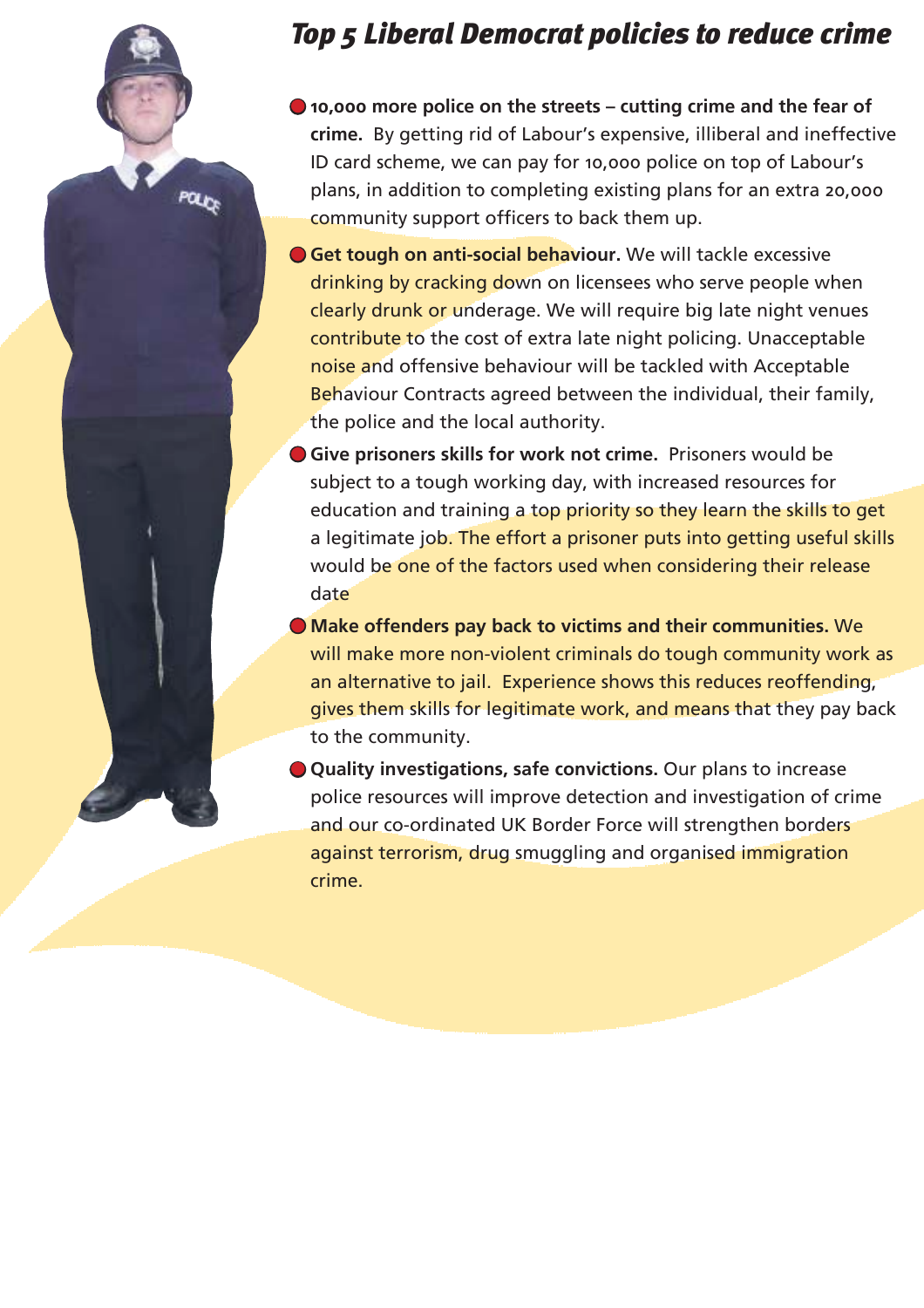# *Safer Communities, Safer Citizens*

Ensuring that people feel safe in their homes and communities is at the heart of what we stand for as Liberal Democrats. Crime affects people's ability to live a full and fulfilling life. Liberal Democrats recognise that it is the duty of government to take action to reduce crime and the fear of crime. We are committed to effective, realistic policies which will prevent crime from happening in the first place. Liberal Democrats believe that the main guiding principles in the areas of crime, policing and the criminal justice system should be:

● Addressing the underlying social causes of crime through a coherent set of policies embracing community regeneration, youthwork, housing, drug and alcohol strategies, health and childcare.

● Investing in the education system to ensure there are adequate resources to give every child the skills for legitimate work.

● Empowering local communities to reduce crime in their own areas, including through locally accountable and responsive policing, local authority crime prevention, and lay participation in juries, magistrates' courts and restorative justice programmes.

### *Equipping the police to fight twenty-first century crime*

The police are the frontline criminal justice response to crime. They are also key players in preventing crime. A strong and effective police service is vital for public confidence in law and order. Liberal Democrats would make policing more responsive and effective through:

● 10,000 more police on the streets  $-$  cutting crime and the fear of crime. By getting rid of Labour's expensive, illiberal and ineffective ID card scheme we can pay for 10,000 police on top of Labour's plans, in addition to completing existing plans for an extra 20,000 community support officers to back them up.

● Equipping the police with the latest technology and simplifying police bureaucracy to allow them to spend more time on patrol, and less time tied to the desk. The average police officer today spends more time in the police station than they do on the street. Better use of technology will release more resources for crime-solving and improve police visibility.

● Making better use of police time by concentrating police effort on drug traffickers and those drug users who resort to crime to feed their habits, while expanding drug rehabilitation, rather than criminalising people possessing cannabis only for their own personal use.

● Giving local communities a say in how their neighbourhood is policed. Minimum levels of service will be set out clearly in a Local Policing Contract, which will require Chief Constables and police authorities to come to an agreement with local authorities on how the policing element of council tax is spent  $-$  a "minimum" policing quarantee".

● Building trust between local communities and the police. Liberal Democrats have always advocated community policing and this is as important as ever. A strong relationship between the police and the community. including ethnic minorities, encourages the flow of accurate intelligence to the police, which is essential to catching criminals.

● Establishing police hate crimes investigations units to co-ordinate information and action against racist, homophobic and other hate crimes. It was the Liberal Democrats who led the call for an amendment to the laws on incitement to racial hatred to criminalise those who use religious words as a pretext for race hate.

Liberal Democrats recognise that the nature of crime is changing. Increasingly the police are faced with organised crime and the threat of terrorism. It is because of the cross-border nature of much serious crime that we firmly welcome EU initiatives such as the European Police College, located in the UK, and the coordination of investigations and prosecutions. We will take the fight to the criminals through:

● A co-ordinated UK Border Force to strengthen borders against terrorism, drug smuggling and organised immigration crime working in co-operation with the new European Border Management Agency.

● Making Europol more effective in combating and preventing serious crime by increased sharing of expertise and intelligence, with data protection safeguards and parliamentary oversight.

# *Quality Investigations, Safe Convictions*

Liberal Democrats will bring about safe convictions for the guilty by ensuring the quality of police investigations, not by unbalancing the criminal trial process or restricting trial by jury. Our plans to increase police resources will improve detection and investigation of crime. We will repeal measures to routinely admit evidence of hearsay statements or the previous convictions of the accused in court as enacted recently. Such evidence diverts the attention of the jury away from the real issues and can lead to wrongful convictions. A through and well-resourced police investigation together with a jury trial, is the only way to fairly try suspected offenders. We will admit evidence from communications interception. We opposed Labour's plans to allow the Home Secretary the power to order house arrest - removal of a person's liberty must be by judges, not politicians.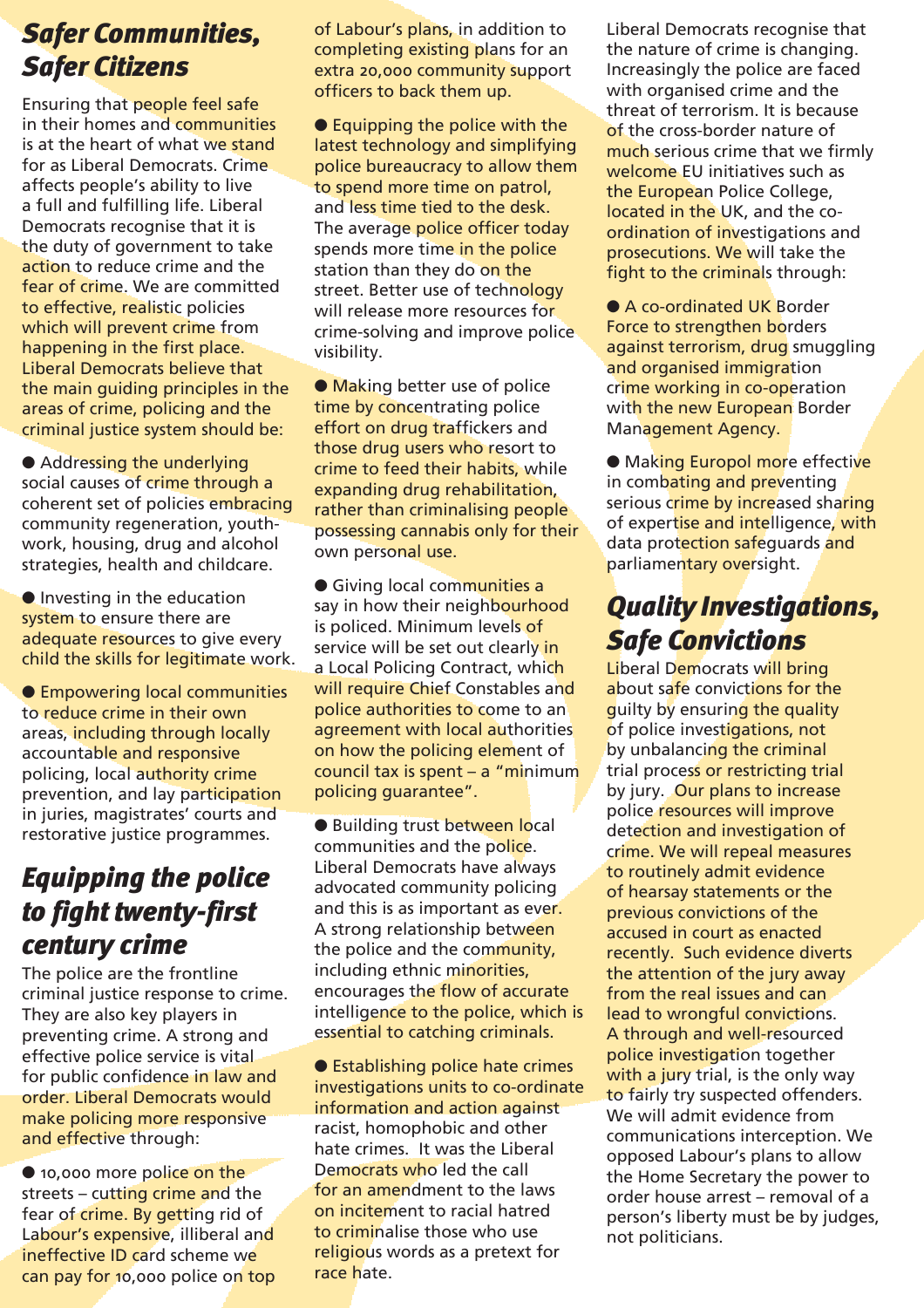

#### *Paying back to victims and to the community*

Liberal Democrats believe in the principle of restorative justice. This means we think criminals owe a debt to their victims and a debt to the community, and that they should be made to do work to repay that debt. This "pay back" approach gives the victim greater involvement in the treatment of offenders, and is effective in making the offender understand the consequences of his or her actions. We will:

● **Give victims a greater voice**  by bringing the offender and the victim face to face where appropriate and aiding direct reparation either in cash or in kind.

● **Give communities harmed by crime a greater say** in what work offenders do as part of their community service.

#### *Tougher, more effective community sentences*

Prisons are essential for protecting the public from violent and prolific offenders. We believe there should be a presumption of imprisonment for anyone who commits violent crime. In the last ten years, however, the courts have been using prison sentences for less and less serious offences. In 1992, 1 in 20 offenders dealt with by magistrates were sent to prison. In 2002 the figure was 1 in 7. The result: chronic overcrowding, staff shortages and a huge strain on resources for education, training and rehabilitation. A recent Home Affairs Committee report on activity in prisons found that 60% of the prisoners spent no time in vocational training or offending behaviour/drug treatment programmes, 47% spent no time in education and 31% no time in prison work.

The Liberal Democrat principle of "pay back" is at the heart of our proposals for tougher, more effective community sentences for non-violent offenders. Too many prisoners return to a life of crime. Instead of spending

a few weeks sitting in a prison  $cell$  doing nothing  $-$  at a cost of thousands of pounds to the taxpayer - these individuals should be actively paying back their debt to the community. Community sentences can be more effective than prison at reducing reoffending and giving offenders skills for legitimate work, and are more cost-effective.

#### We will:

● **Make more non-violent offenders do tough community work as an alternative to jail.**  At present, community work is not sufficiently demanding on offenders and the work is not always relevant to the needs of the local community. We will comprehensively reform community sentences to give offenders the skills for legitimate work and to require offenders to do work which makes a real difference to the quality of life for local people. Offenders would be closely monitored using the latest tagging technology.

● **Give local people a say in dealing with low-level crime**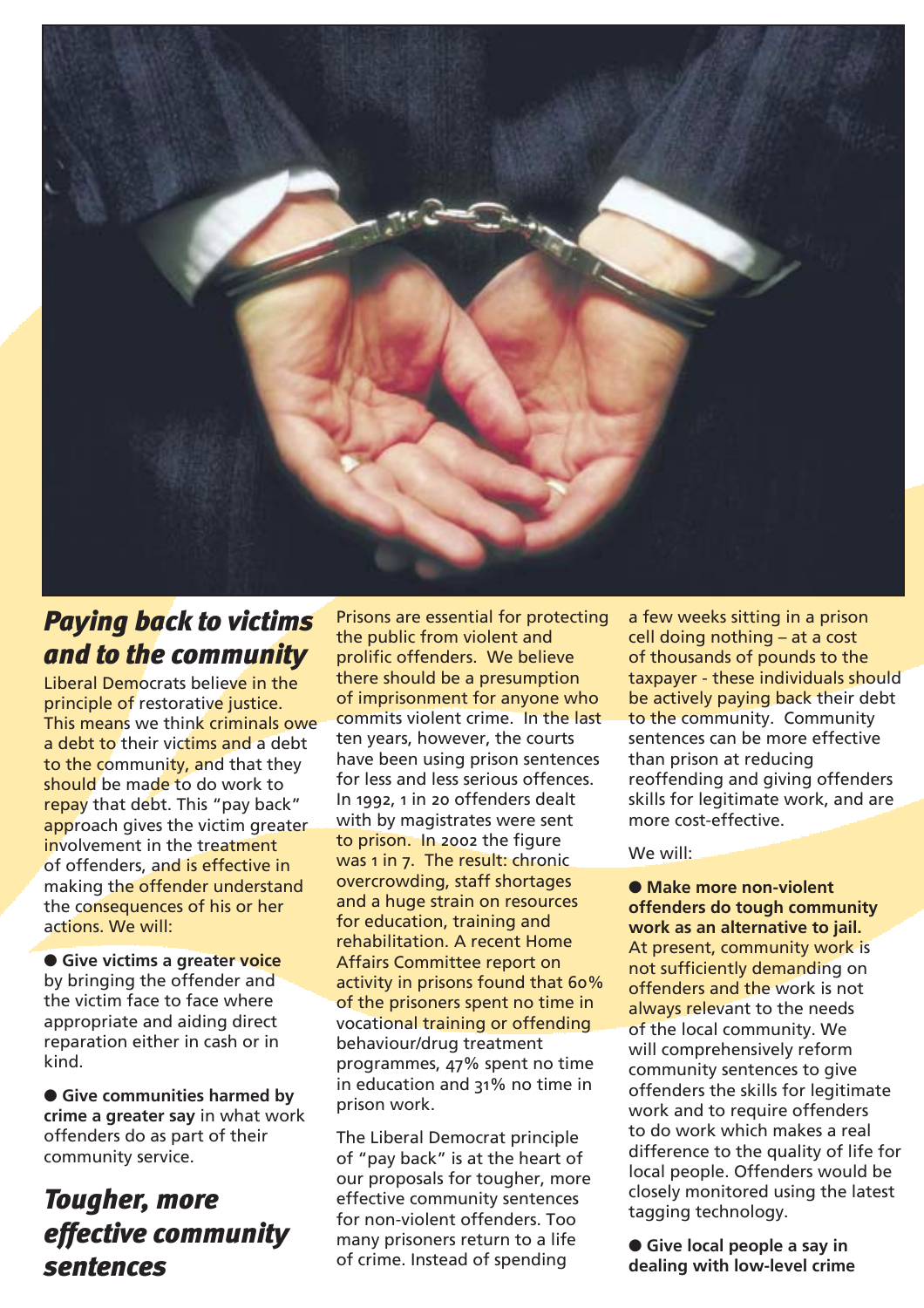

**and anti-social behaviour by establishing Community Justice Panels.** Offenders arrested for minor crimes like graffiti or being drunk and disorderly would be given a choice - go to court in the normal way and face a criminal record, or go before a panel of local people. The offender would be expected to explain and apologise for his actions, and agree to a programme of work or reparation to make amends for the damage he has done. This process would rebuild links with the law-abiding community, and save valuable court time.

#### **Prison – skills for** *work, not crime*

Our prisons are not working. The number of prisoners is rising - the prison population recently reached 75,000 for the first time - and prison overcrowding is reaching critical levels. This greatly undermines constructiveefforts to reduce reoffending. The failure of the present system is clearly demonstrated by the fact that over half of prisoners are reconvicted within two years of release.

There is clear evidence that

improving the education and training of offenders can play a crucial role in reducing offending behaviour. With four out of five prisoners functionally illiterate, and over half of prisoners reoffending, it is time to make prison work. We will:

● **Ensure that prisoners are subject to a tough working day,**  with increased resources for education and training a top priority so they learn the skills to get a legitimate job. The effort a prisoner puts into getting useful skills would be one of the factors used when considering their release date. All this is part of our emphasis on tackling the causes of crime.

● **Help to break the cycle of drugrelated crime** by providing more drug treatment places in prisons.

# *Effective solutions to anti-social behaviour*

Anti-social behaviour causes misery to many communities, and makes many city centres no-go areas at the weekend. While Liberal Democrats support the appropriate use of ASBOs and many anti-social behaviour measures, we believe they can be improved with effective measures to change behaviour. At present they focus on exclusion and punishment. Without a strategy for changing the behaviour of offenders, the problem is either pushed behind closed doors, or shunted from one community to another.

With our strong local campaigning roots, Liberal Democrat councils have done much innovative and pioneering work to combat antisocial behaviour. Our solutions are constructive, realistic and workable. We will tackle the problem more effectively than the government by using a wide range of measures with the cooperation of all the relevant agencies at community level:

● Acceptable Behaviour Contracts (ABCs), developed by Liberal Democrats in Islington, have been shown to be an effective alternative to ASBOs in reducing anti-social behaviour. Young people aged 10-18 sign a 'contract' with the local authority and other agencies such as the police and housing association, specifying behaviour they will not engage in. This has proved extremely successful as a means of educating parents and children to take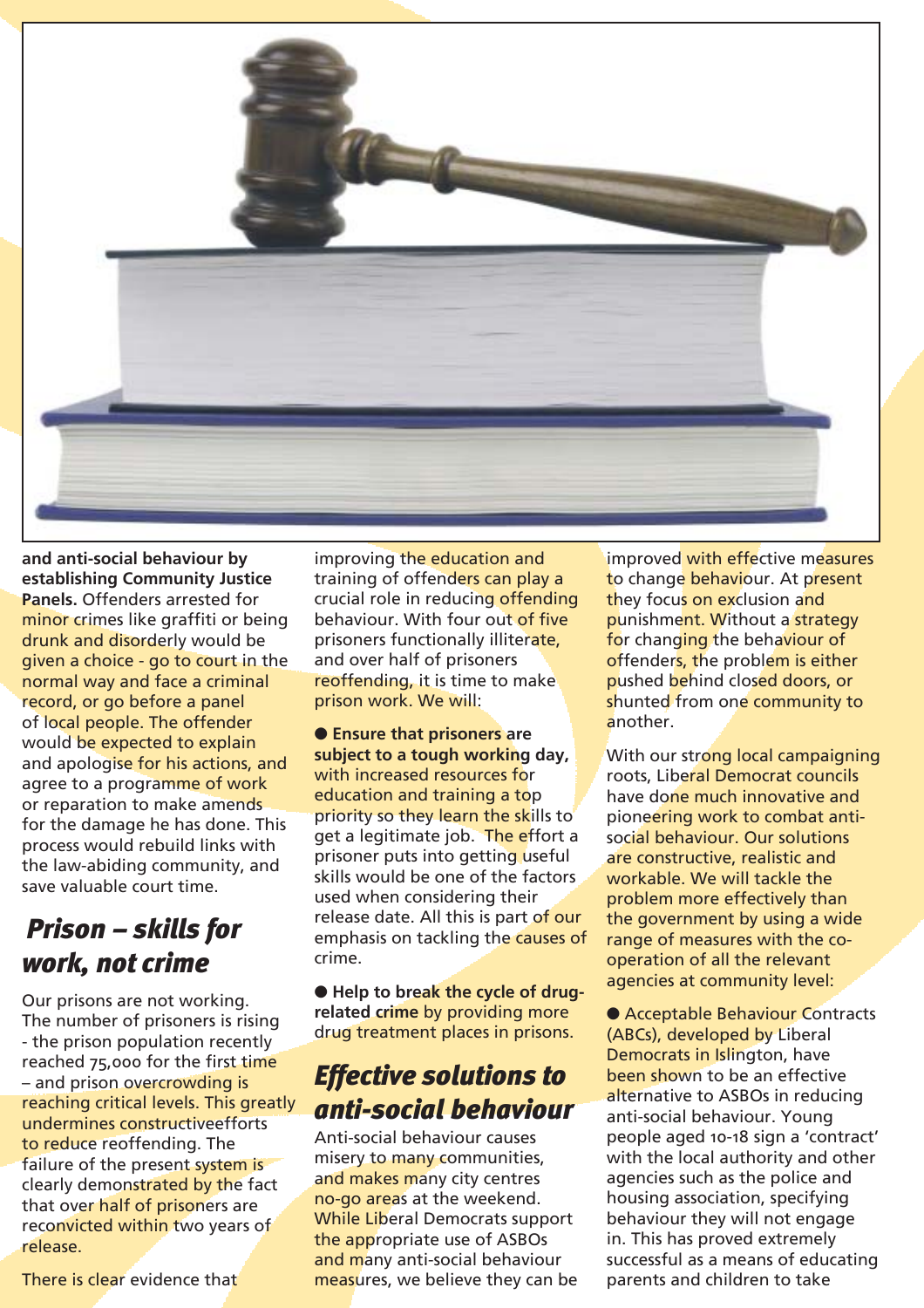responsibility of the unacceptable behaviour.

● Parental Control Agreements are similar to ABCs but apply to children under the age of 10. Parents or guardians who sign up to a PCA are expected to take full responsibility for their child's behaviour.

● Involving local people in tackling anti-social behaviour. The Community Justice Panels we propose would give the public an unprecedented say in the way that local crime and anti social behaviour problems are dealt with, as well as offering offenders a way to pay back for the harm they have done to their community.

● Eviction should still be available as a last resort for local authority tenants who breach an Acceptable Behaviour Contract or an injunction. We welcome the Government's adoption (October 2004) of Liberal Democrat plans for residential 'treatment' programmes for anti-social tenants who are at risk of losing their homes. Local authorities should not just move the problem somewhere else.

● Cutting alcohol-related crime. Drink is responsible for much of the violence on our streets, particularly late at night and consequently for much of the publicís fear of crime. Drink also fuels domestic violence, particularly against women. We will tackle excessive drinking by cracking down on licensees who serve people when clearly drunk or underage. We will require big late night venues to contribute to the cost of extra late night policing.

● Where an ASBO is necessary, ensuring it is accompanied by measures to tackle the underlying causes of the person's behaviour, such as advice on debt management, drug rehabilitation, and help for nuisance neighbours to tackle their anti-social behaviour.

through a combination of street patrols and quick action by local authorities to remove graffiti as it appears. Graffiti removal should involve the perpetrators as much as possible, so that people are seen to be actively mending the damage they have done.

● Neighbourhood wardens and community support officers should work as a team during the evenings and at night to combat noisy neighbours, with police backup if needed.

● Our plans for a less prescriptive Minimum Curriculum Entitlement will allow pupils more flexibility to choose an individual learning programme from a broader choice of academic and skills-based courses. We will promote schemes to combat bullying, truancy and classroom disruption.

#### *Fighting the criminal drug industry*

The prohibitionist approach to drugs over the last 30 years has failed. The UK has one of the highest rates of illegal drug use in Europe with four million Britons reporting using illegal drugs in the past 12 months. Aside from the health and social problems drug abuse creates for the users themselves, hard drugs are a big factor in causing other crime. Crime associated with illegal drugs costs the UK £16bn a year, ranging from burglaries and robberies by addicts trying to feed their habit, to gun crime. Our record prison population is largely explained by the increase in imprisonment of drug offenders.

The current focus on criminal sanctions makes the problem worse as it brings many young people, who would otherwise be law-abiding, into contact with both the criminal world and the criminal justice system, and it diverts large public resources which could be better used elsewhere.

The Liberal Democrat approach to reform of the drugs laws is about being effective to reduce the harm drugs cause society - beating the dealers, dismantling the market in illegal drugs, and helping addicts to break the cycle of drugs and crime.

We will:

● **Fight the criminal drug** 

**industry** through a combination of tough police action against drug dealers and a more sensible legal structure for drug users. Our policy of non-prosecution for possession, cultivation for own use or social supply of cannabis would shift police resources away from targeting the users to cracking down on the dealers and drug traffickers. In the longer term, we would seek to put the supply of cannabis on a legal, regulated basis subject to securing necessary renegotiation of the UN Conventions.

● **Help to break the cycle of drugrelated crime** by providing more drug treatment places in prisons. Our policy will also free up money for education and treatment services, which will in turn cut the number of addicts. Every pound spent on treatment saves three pounds in costs to the criminal justice system.

● **Establish a standing Drugs Commission** to advise on drugs policy, with a remit extended to cover legal substances such as alcohol, solvents and tobacco, and requiring the Commission to carry out regular audits of drugs policy with major reports every five years.

● **Crack down on illegal drug trafficking** by introducing a new offence of 'dealing' to allow more effective action against those proved to be supplying illegal drugs over long periods of time and making the selling of drugs near schools and other sensitive locations an aggravating factor in sentencing.

● **Reduce drug affected driving**  by encouraging the police to carry out roadside sobriety testing of suspected unfit drivers when appropriate.

Liberal Democrats will reform

● Graffiti should be deterred